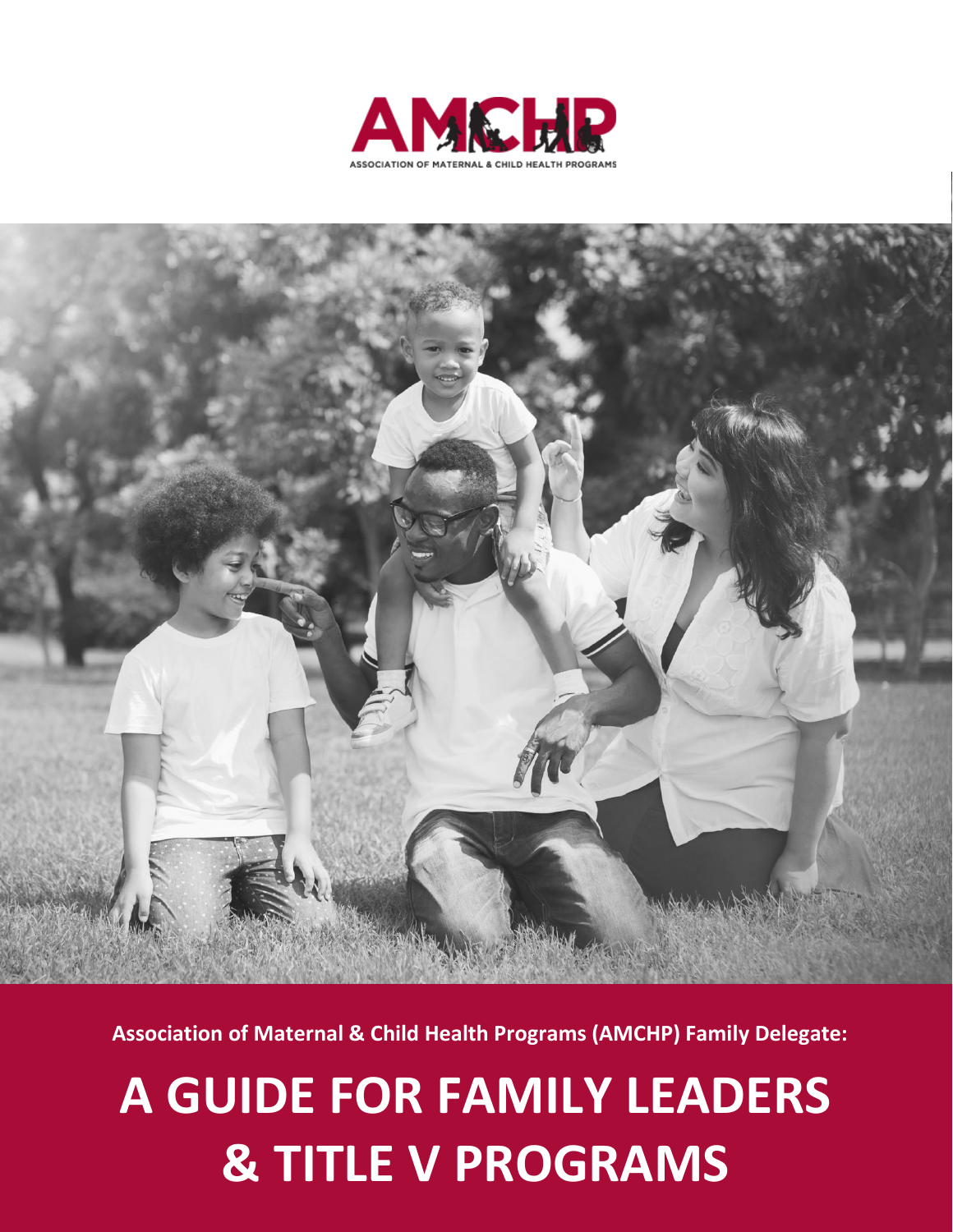

The family delegate is an active advocate for all families in their state/territory, including families of children and youth with special health care needs (CYSHCN). Family delegates work within state, territorial, and/or community systems of care to advise, promote, and educate families and Title V leaders on new and existing policies and programs. Family delegates understand the needs of families in their state and are partners in the planning and review of state Title V programs and policies. Becoming a family delegate gives parents and other family members (grandparents, adult siblings, and others) and legal custodians with lived experience across Title V/Maternal and Child Health program the voice and opportunity to effect positive change for women and children, including CYSHCN.

AMCHP encourages each state to have a family delegate. The family delegate's role varies from state to state depending on the needs of individual Title V programs. The Title V director, CYSHCN director, other Title V program directors, and/or their designees should work collaboratively with the family delegate to determine how family delegate can contribute to their state's Title V work and how the family delegate will be compensated. Each member of this partnership should have clearly defined responsibilities and should demonstrate a high level of communication skills to keep the partnership strong.

The AMCHP Family Leadership, Education, Advocacy, and Development (LEAD) Committee is committed to making the role of the family delegate easier to understand for families. This committee also stands ready to help Title V programs identify optimal ways to engage with their family delegate to improve the Title V system in their state. With these objectives in mind and from analyzing the responses of the 2017-2018 AMCHP survey of family delegates and state Title V staff and conducting key informant interviews with a variety of stakeholders, the Family LEAD Committee members developed this guide. Findings from the survey and interviews are interspersed throughout this guide.

#### *Key Characteristics and Eperiences of Family Delegates*

Results from AMCHP surverys and key informant interviews with family delegates found that:

- The majority of family delegates have lived experience as the parent of a person with special health care needs.
- Nearly half of family delegates have served in the family delegate role for two to five years.
- Most family delegates are staff of Title V programs or family advocacy agencies in their state. Examples of these programs/agencies include the Maternal and Child Health Bureau (MCHB)-funded Family-to-Family Health Information Center, Family Voices, or Parent to Parent USA.
- Many family delegates reported that they accepted this role to increase their knowledge and to be a voice to help shape policy.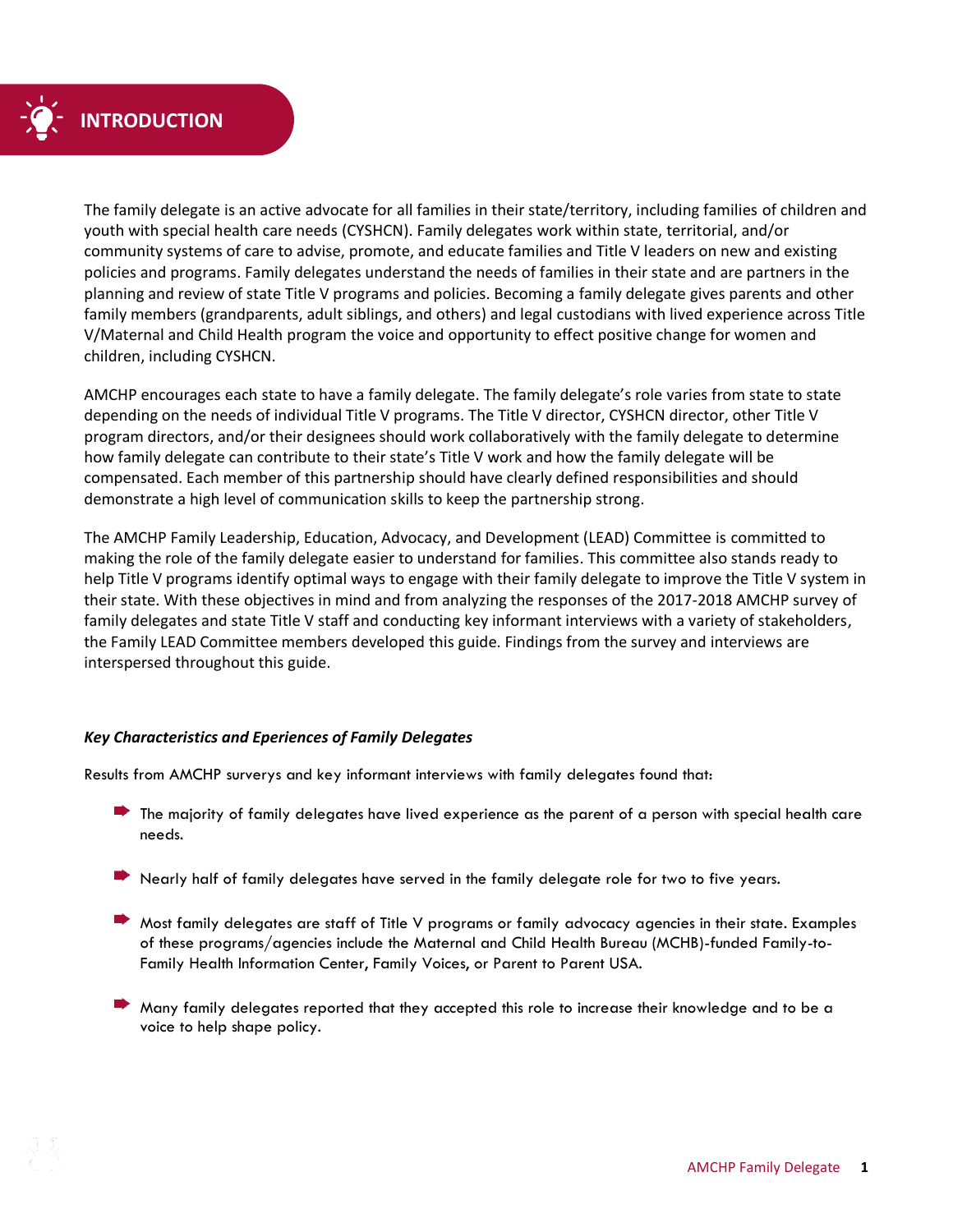Each Title V program that holds a membership with AMCHP may designate up to five delegates with voting rights, one of which is the family delegate. Title V directors may choose delegates from Title V program staff and/or family members (as defined in Section 3 of the AMCHP by-laws). However, one out of the maximum of five delegates from each Title V program may be held only by a family member.

The family delegate serves as a voice for families and children, including CYSHCN. Family delegates work with Title V programs and communities to advise, promote, and educate families and policymakers on new and existing programs impacting families. Although the majority of family delegates are family members of CYSHCN, AMCHP strives to also engage families and those with lived experience across the range of Title V/MCH programs.

The responsibilities of a family delegate vary by state, but may include any of the following:

- $\blacktriangleright$  Participate in a Title V orientation provided by a state Title V program
- $\blacktriangleright$  Participate on advisory boards or committees
- $\blacktriangleright$  Develop marketing campaigns and/or educational products
- Participate in system of care processes within the state or local community
- $\blacktriangleright$  Advance Title V community outreach and training efforts
- Develop a peer support system or network for other family liaisons and stakeholders in the state or local community
- **Provide technical assistance and support to the Title V program regarding services, policies, and** strategic planning, including contributing to policy development
- **Provide advocacy and support to families navigating the Title V program**
- Participate in advocacy training on communicating with policymakers and sharing family stories
- $\blacktriangleright$  Act as liaison to families, Title V, AMCHP, and other organizations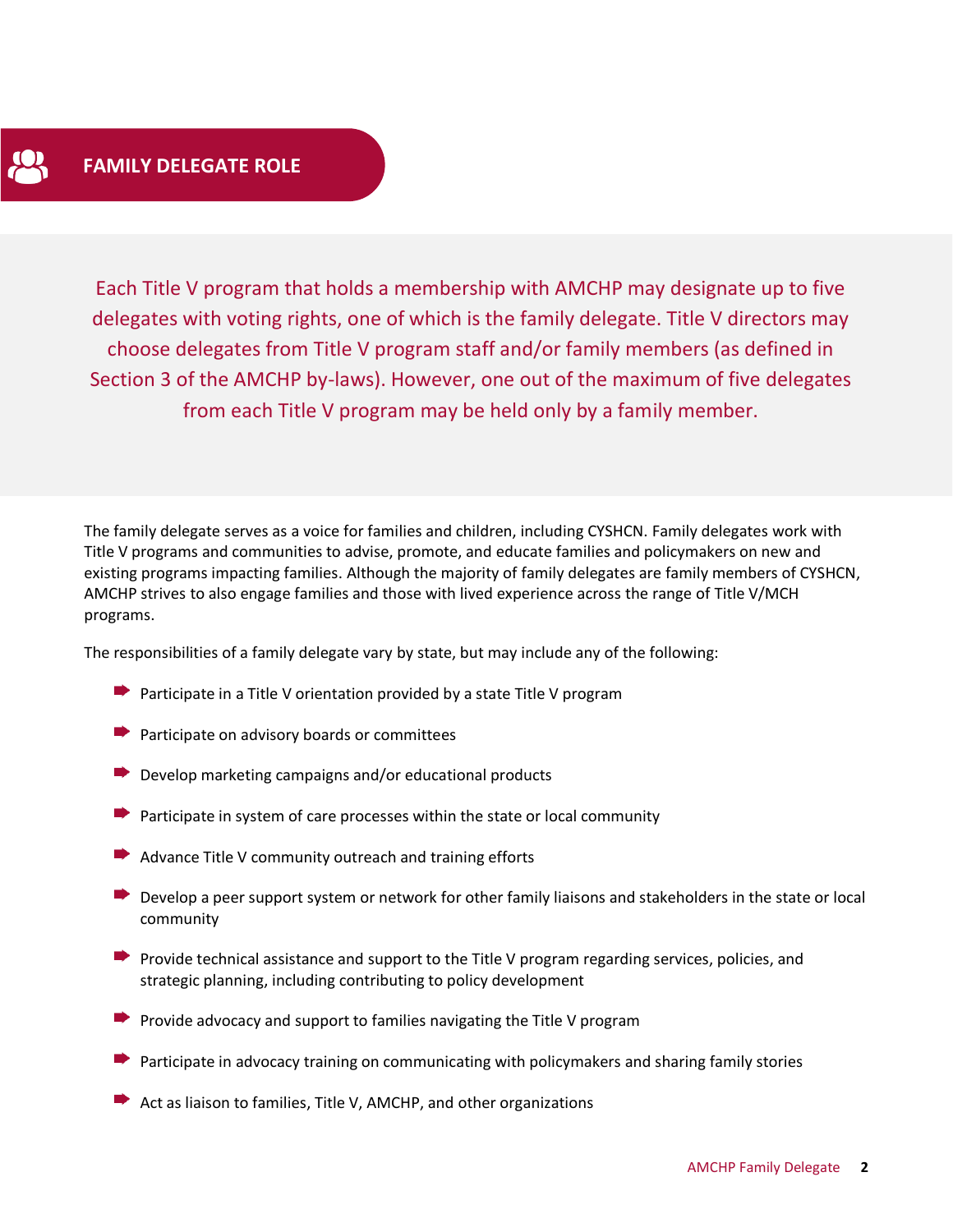- $\rightarrow$  Participate in block grant writing and/or the block grant review process and the Title V needs assessment process
- Advise on family engagement initiatives
- Provide help to family leader or family advisory council activities, including facilitating meetings
- Help develop, write, and/or conduct AMCHP presentations, posters, or infographic materials
- Attend the AMCHP conference
- Exercise AMCHP voting rights

#### *Most Common Family Delegate Activities*

Results from AMCHP surveys and key informant interviews with family delegates found that the following were reported as the most common activities that family delegates participated in:

- Annual block grant review process
- $\blacktriangleright$  Title V needs assessment process
- Consultation on Title V programs or policies outside of the block grant review

## **VALUE OF THE FAMILY DELEGATE ROLE**

Family delegates and Title V programs can build strong partnerships that are mutually beneficial:

- $\blacktriangleright$  Title V programs benefit from having family delegates bring their unique perspective through lived experiences. These insights can inform and drive change within the Title V program to benefit women and children throughout the state.
- Family delegates gain experience and leadership skills partnering with a variety of entities as they collaborate to effect positive change in state programs and policies. They also gain satisfaction and a sense of accomplishment from knowing that they are contributing to improvements within their state or territory that will have a lasting effect on other families and peers.

These strong partnerships can lead to improvements in how Title V programs serve families throughout the state. Family engagement strengthens the value and relevance of AMCHP's program and policy initiatives.

The family delegate opportunities within each state may include but are not limited to:

Serving as a liaison to other families in the state/territory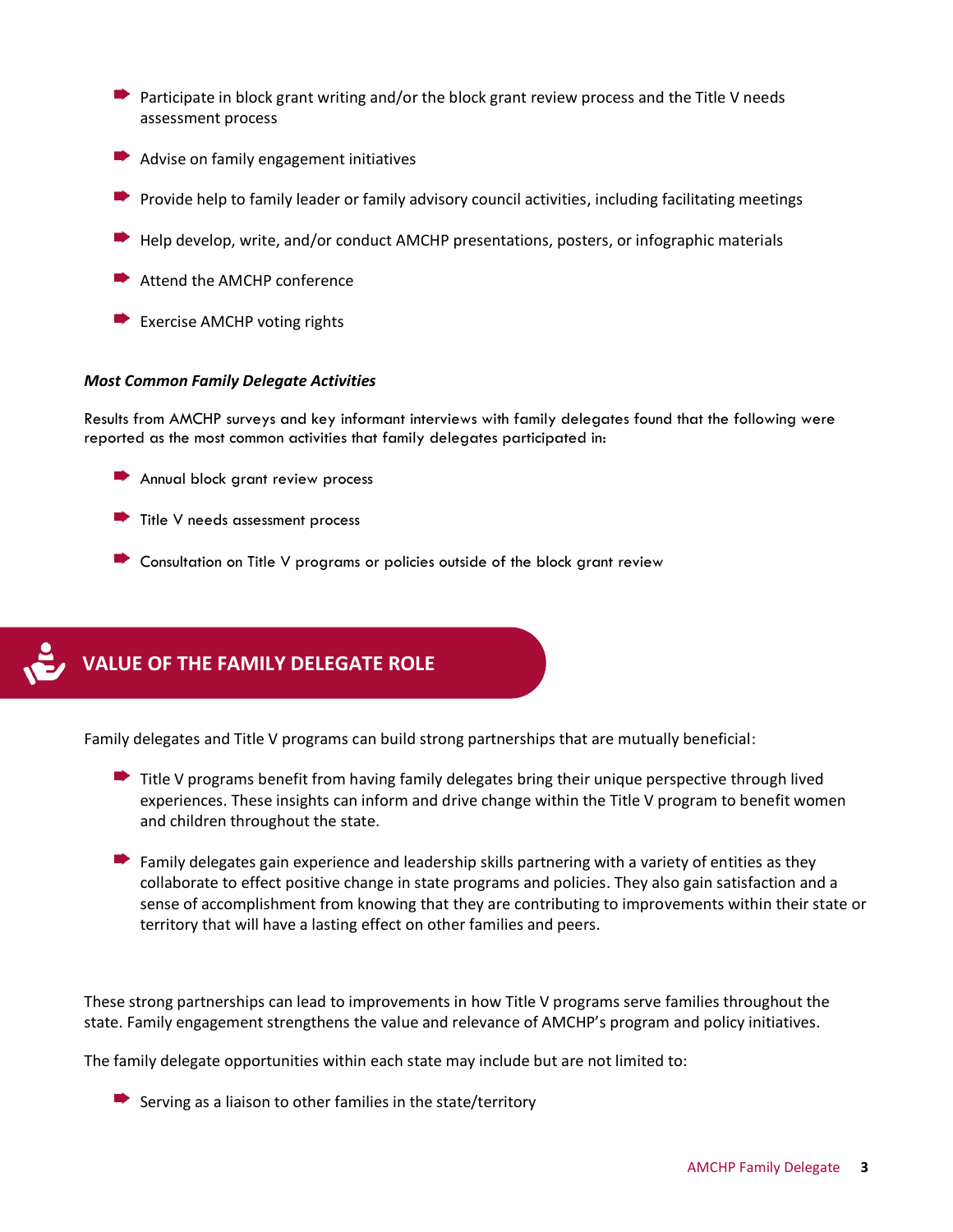- $\blacktriangleright$  Connecting families with colleagues across the U.S.
- Being a key stakeholder in their family's and child(ren)'s care and serving as a valuable resource to AMCHP and Title V programs
- $\blacktriangleright$  Learning how to educate non-family staff about family engagement at all levels
- Helping set state priorities
- **■** Attending conferences and trainings
- Co-leading projects with Title V staff
- **Participating in Annual MCH Block Grant writing and review process**
- Assisting with the Title V Needs Assessment
- **Providing consultation to Title V programs outside of the block grant review**
- $\blacktriangleright$  Getting involved as a member in the AMCHP organization
- $\blacktriangleright$  Advocating to state and national policymakers
- $\blacktriangleright$  Helping develop a peer support system or parent council of family delegates (national-, state-, and locallevel support)
- $\rightarrow$  Helping build a community stakeholder network

Title V program directors and family delegates can work together to determine additional available opportunities.

In addition to opportunities within each state, AMCHP provides the following for family delegates:

- **►** Voting in the election of AMCHP officers and directors
- $\blacktriangleright$  Eligibility to be elected as officers and directors
- Voting on other actions taken at any annual AMCHP regular or special meeting of members
- $\blacktriangleright$  Participation in regional meetings and calls
- $\blacktriangleright$  Serving on an AMCHP committee
- $\blacktriangleright$  Encouragement to attend the annual AMCHP conference, which includes sessions designed for family delegates and families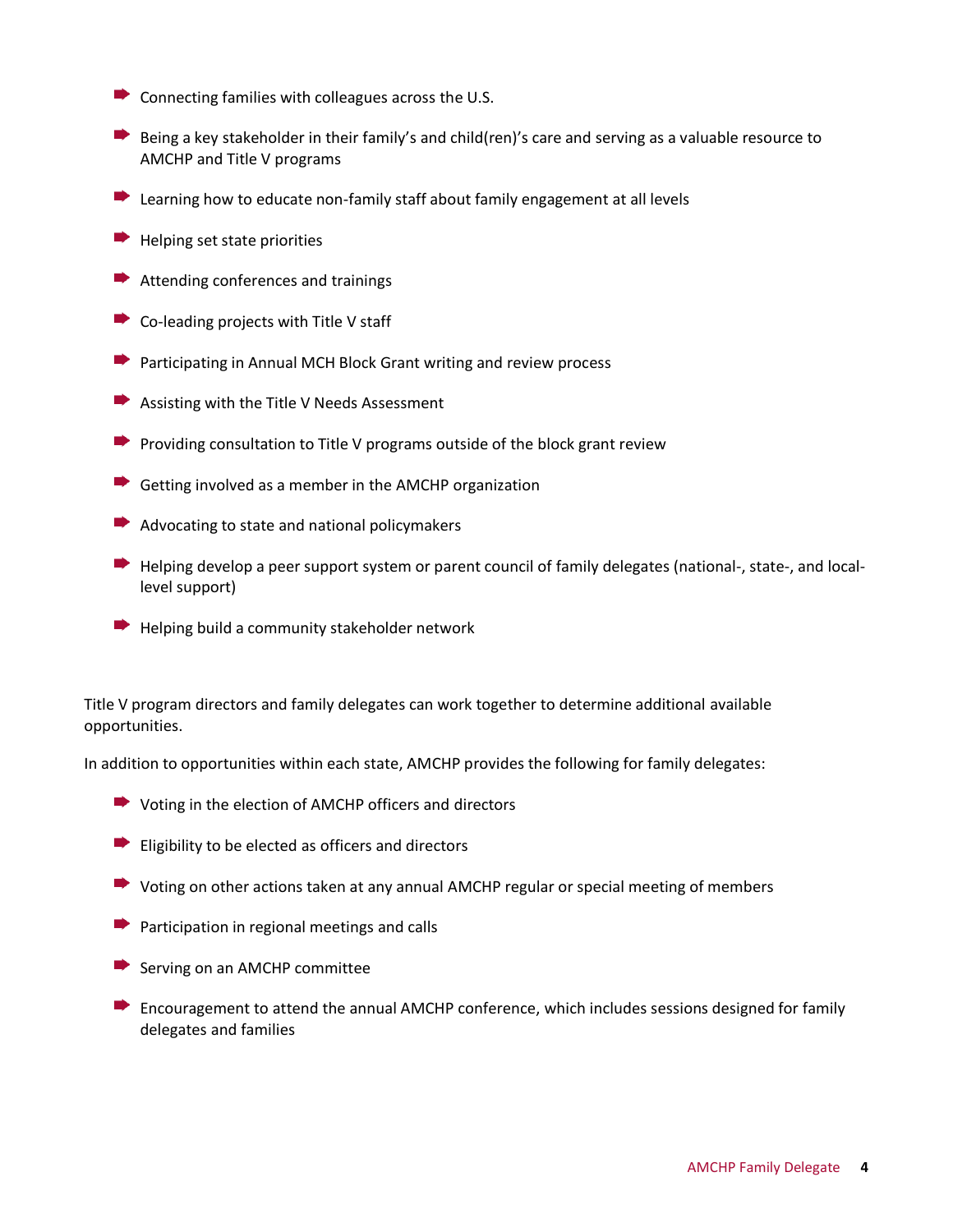

#### *Title V Program Directors Seeking Family Delegates*

Title V program directors have several ways to identify and recruit families/individuals who use Title V services and supports to become a family delegate. One of the most common methods is through a family or parent leadership organization within each state, such as:

- $\blacktriangleright$  A state chapter of Family Voices
- **MCHB-funded Family-to-Family Health Information Centers**
- Leadership Education in Neurodevelopmental and Related Disabilities (LEND) programs
- **Parent to Parent USA**
- $\blacktriangleright$  Healthy Start
- $\blacktriangleright$  Parent-teacher organizations and other parent leadership programs.

These programs and organizations can help identify potential family delegates both from staff members and family members served by the program or organization.

Another strategy for recruiting family directors is to connect with the following individuals:

- $\blacktriangleright$  Family members who already serve as paid family representatives
- Parent liaisons
- $\blacktriangleright$  Family engagement specialists
- $\blacktriangleright$  Graduates of parent leader training programs
- $\blacktriangleright$  Members of parent advisory groups
- $\blacktriangleright$  Parent consultants to health programs

Other good recruitment resources in the state are AMCHP's family leadership specialist or graduates of the AMCHP family leader cohort.

Although the family delegates benefit from interaction with their state's system of care, it is critical for the family delegate also to be able to look beyond their personal experience to examine and analyze how changes to policies or program services and supports may affect the population served more broadly.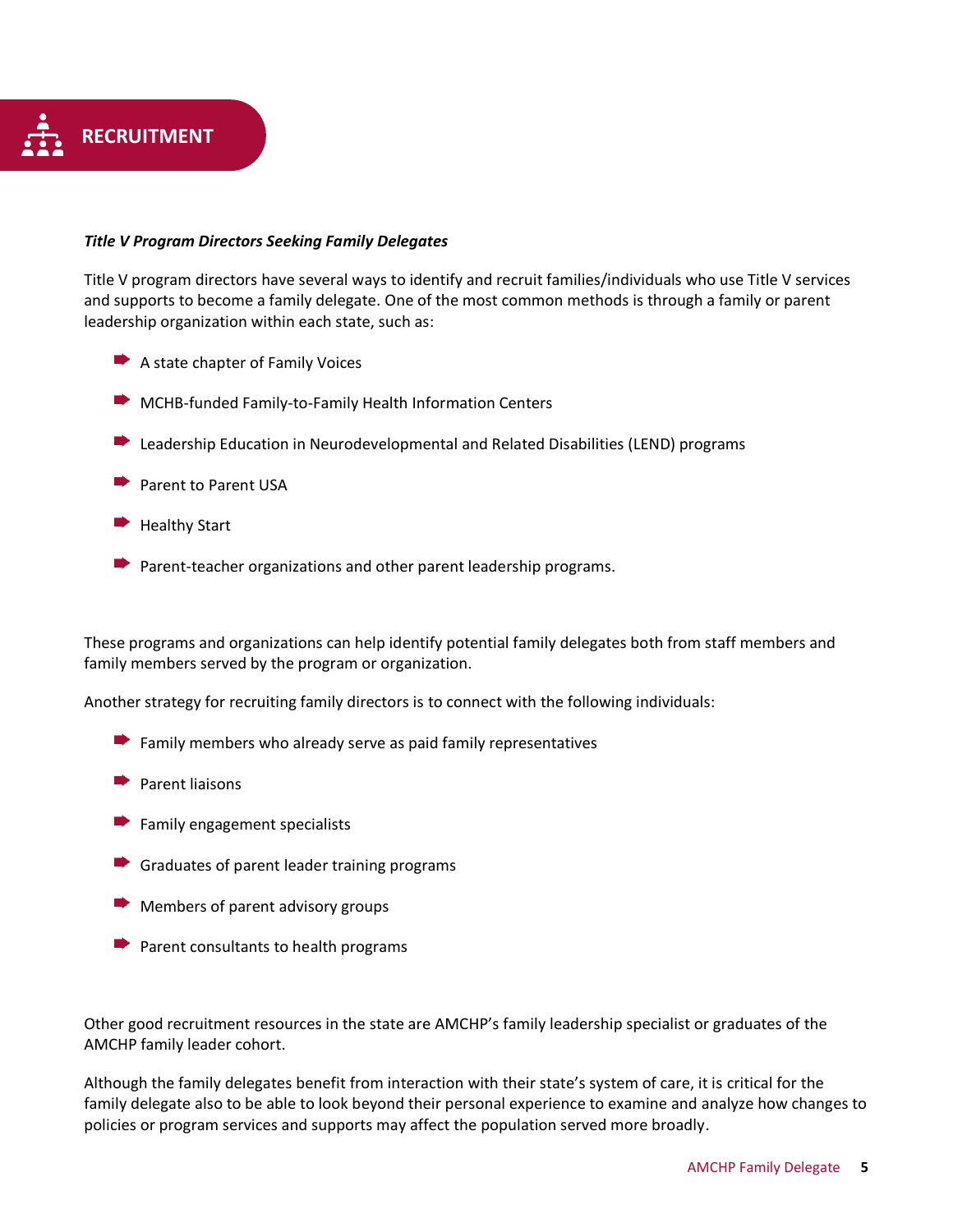Creating a role or job description for the family delegate position within a Title V program can be helpful in identifying interested and suitable candidates. Key information to consider including in this description is as follows:

- Designation of part time or full time, or number of hours per week dedicated to the role. (Knowing the necessary time commitment is especially helpful for family delegates who are staff members at another organization or agency.)
- Identification of the family delegate's role in specific activities or initiatives
- $\blacktriangleright$  Training opportunities.
- $\blacktriangleright$  Compensation—for time, travel, training, or other activities.

#### *Family Leaders Interested in Becoming a Family Delegate*

Usually, a family member or caregiver is invited to serve in this role by their state Title V program director. Some states may also have an application and selection process for parents or caregivers who are interested in serving as an AMCHP family delegate. In other instances, a parent or caregiver may volunteer to serve in this role, especially if they are familiar with, or have been served by, a state Title V program in the past.

Parents who are interested in becoming an AMCHP family delegate should contact their state [Title V director or](http://www.amchp.org/Policy-Advocacy/MCHAdvocacy/Pages/StateProfiles.aspx)  the director of the Title V program [that serves or served their family member \(e.g.,](http://www.amchp.org/Policy-Advocacy/MCHAdvocacy/Pages/StateProfiles.aspx) maternal health, infant [health, adolescent health, CYSHCN programs](http://www.amchp.org/Policy-Advocacy/MCHAdvocacy/Pages/StateProfiles.aspx)) for additional information and to determine whether the family delegate role is available in their state.



## **TRAINING AND ORIENTATION**

For family delegates to feel confident and effective as a key advisor, they must receive an orientation and some basic training about Title V and the services and supports offered. The Title V director, program director, or their designee should administer the orientation. The orientation should occur within a few weeks after the individual becomes a family delegate. The initial orientation should include a workplan that is developed between the Title V program staff and the family delegate. The workplan should clearly outline the expectations for both parties and should be provided to the family delegate in writing. Family delegates will also need to know about additional training opportunities and supports to be offered by Title V.

A review of AMCHP surveys of Title V staff and family delegates and Family LEAD Committee key informant interviews of family delegates found that:

- Less than half of Title V program directors provide a formal or informal training or orientation to new family delegates.
- Approximately one third of family delegates surveyed stated that they received orientation to the family delegate role; fewer than one third received no specific training or support.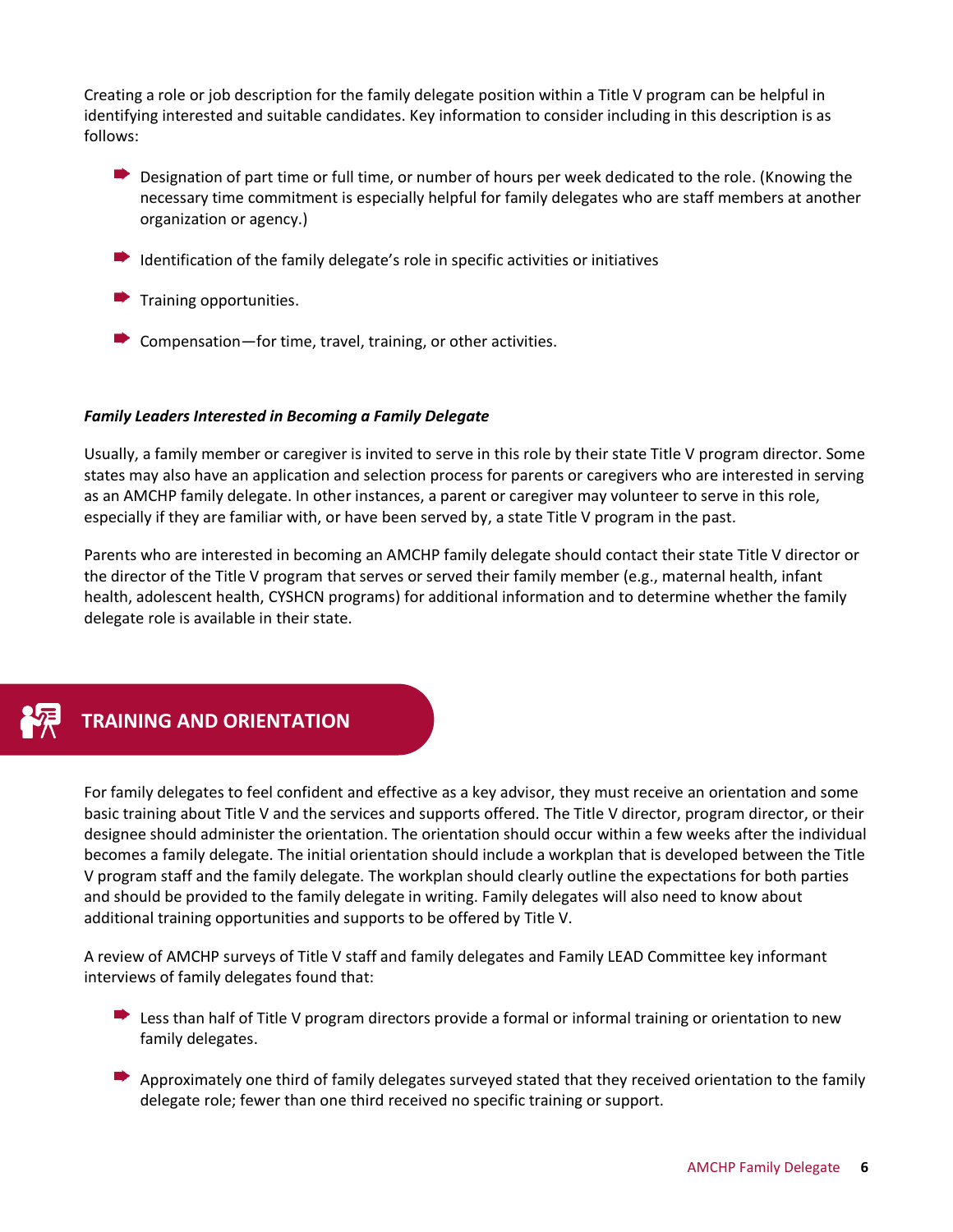- Many family delegates do not understand the difference between their role as a family delegate and that of other family leaders in their state; they would like clearer and better-defined roles and expectations.
- A little more than one third of family delegates surveyed received an introduction to the block grant review process.

These findings demonstrate that Title V program directors should ensure that family delegates receive training and orientation on the following topics:

- $\blacktriangleright$  State history of the Title V program
- $\rightarrow$  Current Title V goals and objectives (covered in the state plan)
- $\blacktriangleright$  The block grant review process
- **Leadership development**
- $\blacktriangleright$  Role of families in Title V
- **MCH Leadership Competencies**
- $\blacktriangleright$  Clear guidance on the roles and responsibilities of the family delegate (including timelines for completion of any activities), highlighting key differences between the role of a family leader versus a family delegate (including timelines for activities)
- Supports (including compensation) that the Title V team will provide to the family delegate
- $\blacktriangleright$  The process and frequency of calls and meetings
- Expectations related to the family delegate's attendance and role at the AMCHP Annual Conference



## **ONLINE RESOURCES FOR FAMILY DELEGATES**

The AMCHP website contains resources to help family delegates prepare for their new role. Among these are the AMCHP Fact Sheet – [AMCHP Family Delegate Fundamentals.](http://www.amchp.org/programsandtopics/family-engagement/Documents/FD%20description%20new%202012.pdf)

Family delegates may also benefit from participating in key [MCH Navigator Training](https://www.mchnavigator.org/trainings/competencies.php) sessions such as Public Health 101 and other MCH Leadership Competences.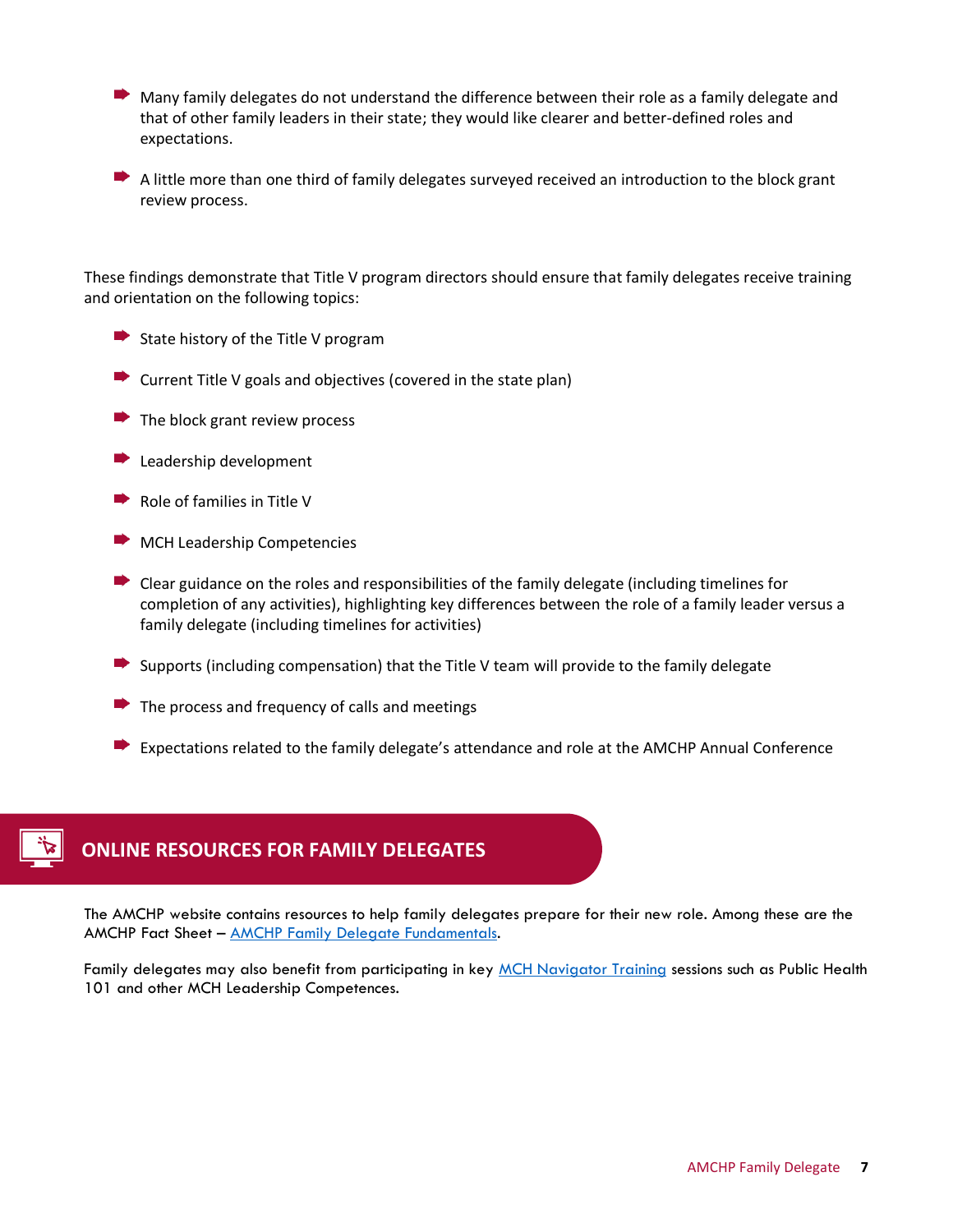

The Title V program should acknowledge the time, effort, and value of family delegates. Title V programs support family delegates in these ways and others:

- $\blacktriangleright$  A stipend or financial support for the family delegate's time
- Coverage of travel expenses
- Salary/hourly wages as a Title V employee
- $\blacktriangleright$  Including them in email listservs or newsletters
- Regular check-ins with other family representatives
- Regular check-ins with state/territory Title V program staff
- $\blacktriangleright$  Including the family delegates in meaningful activities

The type of support provided to family delegates will vary by state and territory. However, the majority of family delegates surveyed said that their role was financially supported by a family-led organization within their state/territory (such as Family Voices or the MCHB-funded Family-to-Family Health Information Center). Both Title V program directors and family delegates also shared reimbursement costs for travel expenses as another common form of support.

Title V programs and family delegates should work together to identify ways to meaningfully support the family delegate role. Connecting family delegates to other state family delegates through AMCHP is important, so they have access to training and networking opportunities. Connections can occur through the Family Leader Cohort, the Family Leader Champions for Title V Facebook page, and the Family LEAD Committee.



## **RECOMMENDATIONS FOR STRENGTHENING THE FAMILY DELEGATE ROLE**

The following recommendations are designed to help both the Title V staff and the family delegates to work in partnership to strengthen the role of the family delegate. These broad suggestions can help establish clear expectations and maximize the family delegates contribution to improvements in Title V program services and supports to the residents in their state/territory. Title V programs and family delegates should work together to:

 $\triangleright$  Outline clear roles and responsibilities for family delegates; as well as the funding support and training to be provided.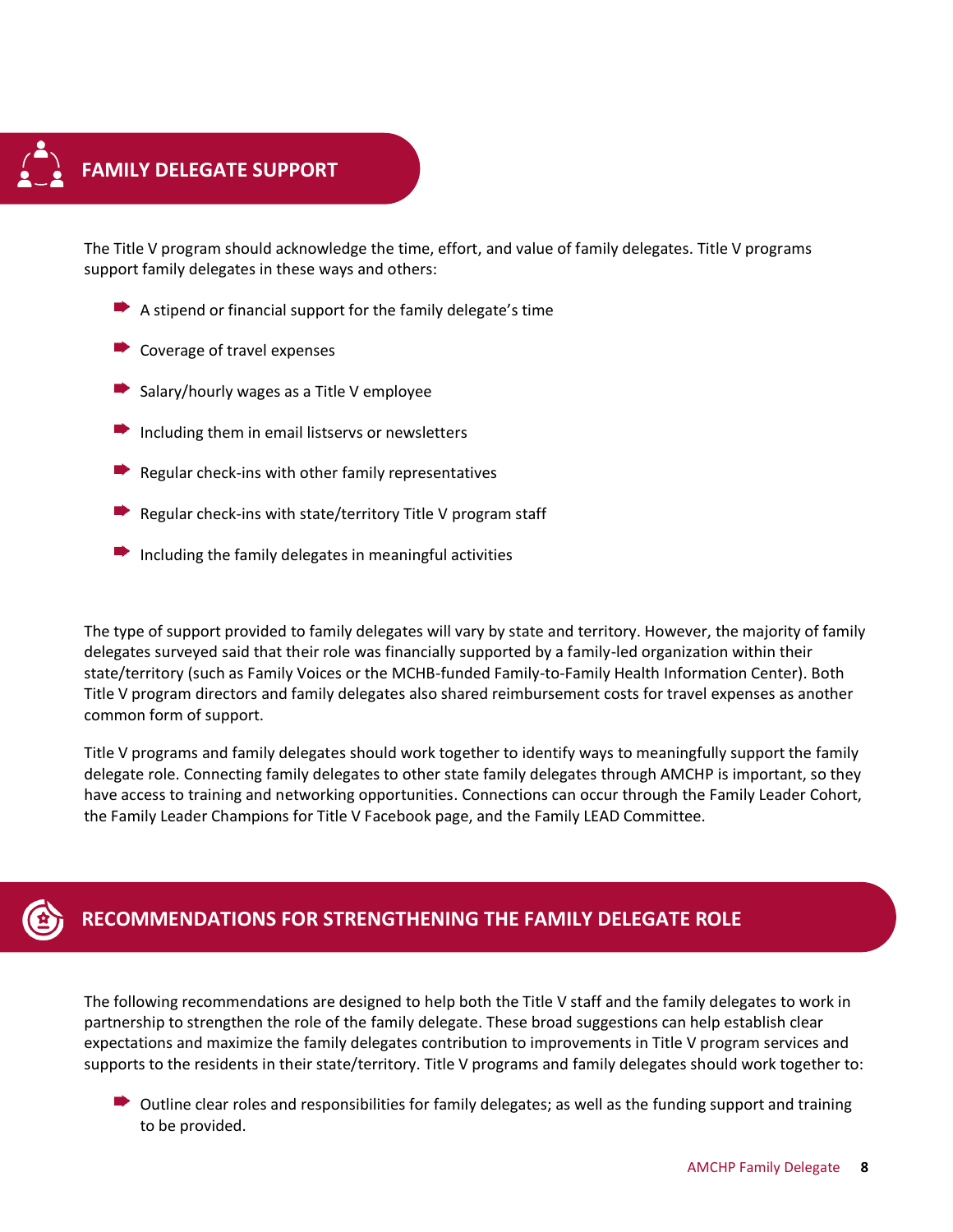- $\blacktriangleright$  Clarify the difference between family delegates and family leaders.
- $\rightarrow$  Frequently review the AMCHP family engagement section on the AMCHP website for updated information.
- $\triangleright$  Commit to establishing a meaningful family delegate role and to ensuring the role is filled. Family delegates bring knowledge from lived experiences to the Title V team to help them develop, implement, and monitor programs that will benefit families in states/territories, and family delegates gain leadership skills and build partnerships.
- $\blacktriangleright$  Ensure family delegates receive training on Title V history and current activities within the state.
- Identify a consistent Title V program point of contact for family delegate guidance and support as needed.
- $\blacktriangleright$  Establish creative ways to support the family delegate's role even when financial assistance is not available, such as developing a list of activities with an opportunity for meaningful family delegate participation.
- Share best practices and lessons learned regarding the family delegate program with other Title V program directors and family delegates.
- Have fun and realize that family delegates are helping to make positive changes for the Maternal and Child Health system!



## **FREQUENTLY ASKED QUESTIONS**

#### **What experience would be beneficial for the family delegate role?**

- Experience serving as an advocate for families and building partnerships and collaborations at the community and/or state level.
- Willingness to partner collaboratively with Title V programs to make positive changes for women, children, and those with special health care needs.

#### **Is there any financial support for the family delegate role?**

- Financial support for family delegates varies by state and local community. Often financial support includes stipends and reimbursement for travel expenses, supplies, trainings, and childcare. Most often, family delegates are working in family-led organizations or they are Title V program employees and receive pay and standard benefits.
- As a family representative, family delegates receive the benefit of a discounted registration rate to the AMCHP conference.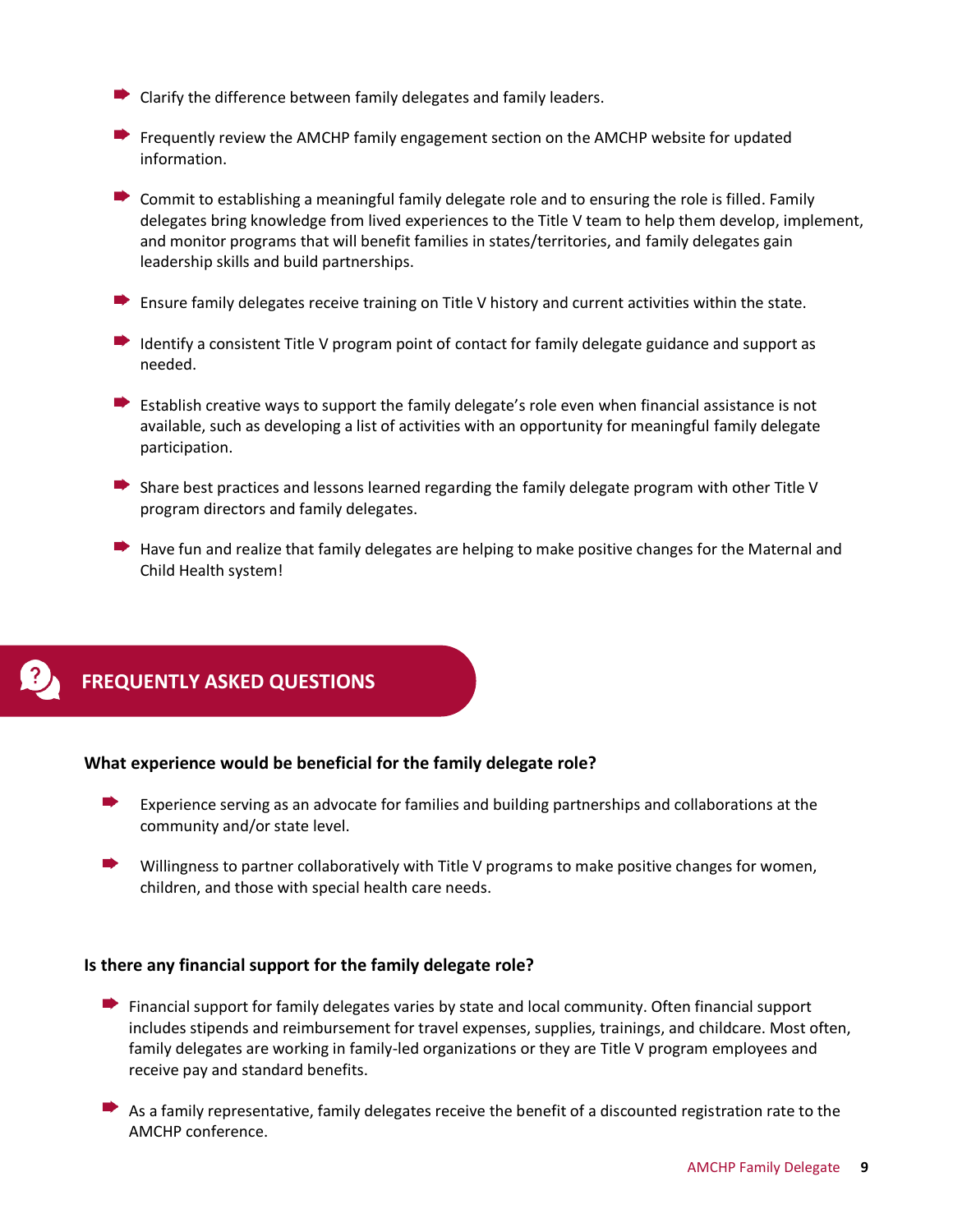#### **Is there a limit on how long someone can serve as a family delegate?**

 $\blacktriangleright$  Typically, no. However, a state or territory may have pre-set term limits for family delegates. One of the benefits of not having a time limit is to allow ample time for the family delegate to build rapport with the Title V program staff. The benefit of rotating family delegates every few years is to build the family leadership capacity in the state or local community.

#### **How do family delegates connect across states and territories?**

- AMCHP maintains a list of family delegates who receive email blasts from the organization.
- $\triangleright$  One great way to connect with other family delegates is to encourage the family delegates to attend the AMCHP Annual Conference.
- $\blacktriangleright$  The AMCHP Family LEAD Committee often provides opportunities to connect with other family delegates via webinars and other activities.



#### [Association of University Centers on Disabilities](https://www.aucd.org/template/page.cfm?id=850)

The Association of University Centers on Disabilities (AUCD) is a membership organization that supports and promotes a national network of university-based interdisciplinary programs. AUCD has a Family Support SIG, which engages the AUCD network in moving Family Support and Leadership forward at the national and state level and in advancing leadership in supporting families as part of the core work and values within the UCEDD and LEND programs.

#### [Be Strong Families](https://www.bestrongfamilies.org/)

Be Strong Families partners to create transformative change by developing and sustaining conversations that nurture the spirit of family, promote well-being, and prevent violence.

#### [Catalyst Center](http://www.hdwg.org/catalyst/)

The Catalyst Center is a national center dedicated to improving health care coverage and financing for children and youth with special health care needs.

Infographic: [Family Engagement and Children and Youth with Special Health Care Needs](https://ciswh.org/wp-content/uploads/2019/03/Infographic_Family_Engagement.pdf)

#### [Family-to-Family Health Information Centers](https://familyvoices.org/lfpp/f2fs/)

Family-to-Family Health Information Centers are family-led centers funded by the Maternal and Child Health Bureau at Health Resources and Services Administration (HRSA). Each state and the District of Columbia has one Family-to-Family Health Information Center. Each center is staffed by highly skilled, knowledgeable family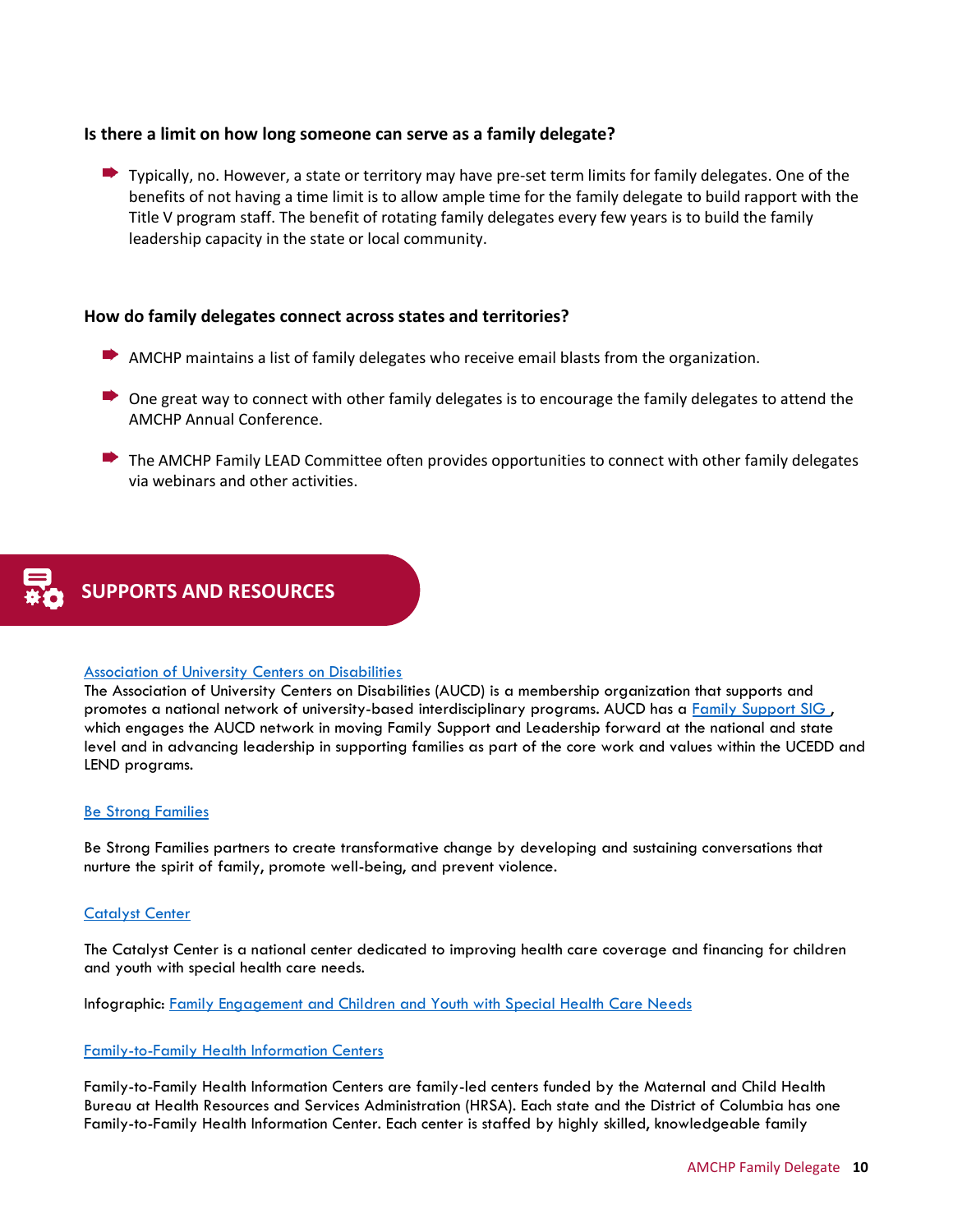members who have first-hand experience and understanding of the challenges faced by other families of children and youth with special health care needs. These uniquely qualified staff provide critical support to these families, and particularly for those caring for families of children with complex needs and those from diverse communities.

#### [Family Voices](http://www.familyvoices.org/)

Family Voices is a nonprofit, family-led organization that promotes quality health care for all children and youth, especially those with special health care needs. Working with family leaders and professional partners at the local, state, regional, and national levels since 1992, Family Voices brings a respected family perspective to improving health care programs and policies and ensuring that health care systems include, listen to, and honor the voices of families.

#### **[Got Transition](https://www.gottransition.org/)**

Got Transition® is the federally funded national resource center on health care transition. Its aim is to improve the transition from pediatric to adult health care through the use of evidence-driven strategies for clinicians and other health care professionals; public health programs; payers and plans; youth and young adults; and parents and caregivers.

#### Hands [& Voices Family Leadership in Language and Learning](https://handsandvoices.org/fl3/) (FL3)

Hands & Voices is a parent-driven and collaborative organization. Members are parents of ASL signers, cued speech users, parents of children with cochlear implants, and of children who are total communicators. Our children may be using their hands and/or their voices. The organization is comprised of individuals who have common interests connected through the community of deafness. Hands & Voices is a safe place to explore options, discover new resources, learn from one another, and share what we have in common. Hands & Voices believes that we have more that unites us than divides us.

#### [Health Resources and Services Administration](http://mchb.hrsa.gov/)

The Health Resources and Services Administration (HRSA), an agency of the U.S. Department of Health and Human Services, is the primary federal agency for improving health care to people who are geographically isolated, economically or medically vulnerable.

#### [Lucile Packard Foundation for Children's Health](https://www.lpfch.org/)

The Lucile Packard Foundation for Children's Health family engagement program area supports family leaders by encouraging them to become advocates who participate in all levels of clinical care and health policy advocacy and to participate meaningfully in these areas. The foundation has published the following:

#### Issue Brief: A Framework for [Assessing Family Engagement in Systems Change](https://www.lpfch.org/publication/framework-assessing-family-engagement-systems-change)

Families of children and youth with special health care needs have unique perspectives about the complexities of systems of care, arising from their involvement with so many aspects of these systems. The field widely agrees that family involvement is valued at the systems level of health care—where policies, programs, and services are created or changed. However, rarely are families given more than a token amount of power and influence. This issue brief provides an assessment tool that features four domains and specific criteria that organizations can use to measure the level of family engagement in their work.

#### Fact Sheet: [Engaging Families in Improving the Health Care System for Children with Special Health Care Needs](https://www.lpfch.org/publication/engaging-families-improving-health-care-system-children-special-health-care-needs)

A review of relevant literature on patient and family engagement finds that currently most family engagement activities occur in physicians' offices, hospitals, and clinics. Families need and have opportunities to be engaged within the broader health care system and contribute to public policy decision-making. Involving families in program and policy planning increases the likelihood of having appropriate and well-utilized services. This fact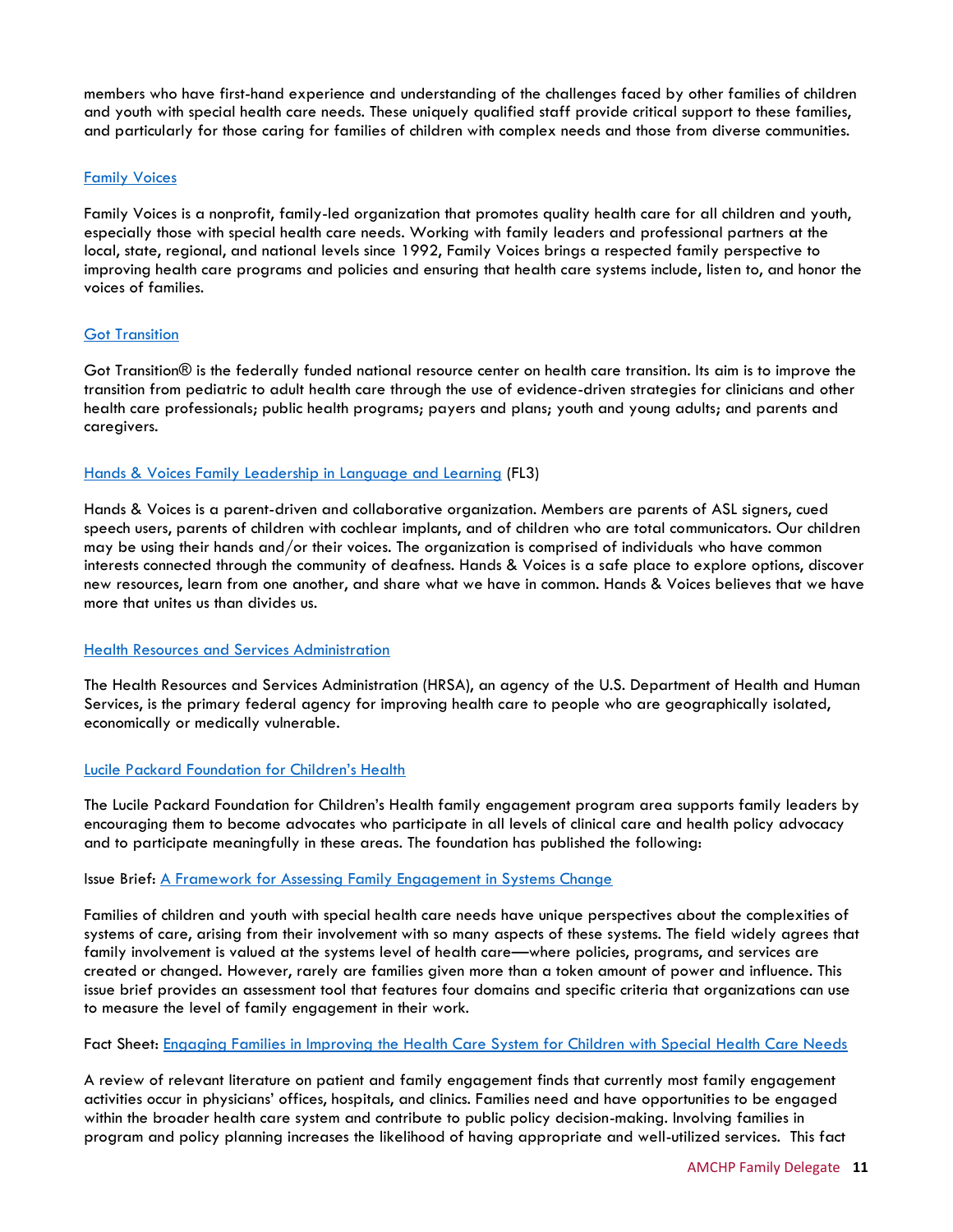sheet outlines the barriers to family engagement and the opportunities to improve it at all levels of the health care system.

#### [Leadership Education in Neurodevelopmental and Related Disabilities \(LEND\) Programs](https://www.aucd.org/template/page.cfm?id=473)

Leadership Education in Neurodevelopmental and Related Disabilities (LEND) programs provide long-term, graduate-level interdisciplinary training as well as interdisciplinary services and care. The LEND training program is designed to improve the health of infants, children, and adolescents with disabilities. The program accomplishes this by preparing trainees from diverse professional disciplines to assume leadership roles in their respective fields and ensuring high levels of interdisciplinary clinical competence.

#### Maternal and [Child Health Bureau Title V Block Grant Program](https://mchb.hrsa.gov/maternal-child-health-initiatives/title-v-maternal-and-child-health-services-block-grant-program)

As one of the largest federal block grant programs, Title V is a key source of support for promoting and improving the health and well-being of the nation's mothers; children, including children with special needs; and their families.

#### [MoMMA's Voices](https://www.mommasvoices.org/)

MoMMA's Voices is a national coalition of patient organizations and individuals with "lived experiences" – or those that represent them – using their voice to reduce maternal complications in pregnancy and the postpartum period.

#### [National Center for Family Professional Partnerships](http://www.fv-ncfpp.org/)

This center provides leadership in helping families of children and youth with special health care needs/disabilities and professionals partner to improve care.

#### [The National Genetics Education and Family Support Center](https://www.expectinghealth.org/programs/national-genetics-education-and-family-support-center)

The National Genetics Education and Family Support Center was a three-year initiative (June 2017 through May 2020) led by an organization named [Genetic Alliance](http://www.geneticalliance.org/) in partnership with the Regional Genetics Networks, [Family](http://familyvoices.org/)  [Voices,](http://familyvoices.org/) and Parent [to Parent USA.](http://www.p2pusa.org/) The focus of Family Support Center is to build a network of partners and develop accessible tools to improve access to and the quality of genetic services.

#### [National Parent Leadership Institute](https://parentswholead.org/)

The National Parent Leadership Institute is a parent-centered, anti-racist organization that partners with parents and communities to equip families with the civic skills, knowledge, and opportunities to be leading advocates for children at home, school, and in the community.

#### [National Parent Teacher Organization](http://www.pto.org/index.html)

The National Parent Teacher Organization serves as an advocate to help parent teacher organizations or parent groups succeed.

#### [National Resource Center for Patient/Family-Centered Medical Home](https://medicalhomeinfo.aap.org/Pages/default.aspx)

The goal of the National Resource Center for Patient/Family-Centered Medical Home (NRC-PFCMH) is to improve the health and well-being of, and strengthen the system of services for, children and youth with special health care needs and their families by providing technical assistance and support in implementing the patient/family-centered medical home model. The NRC-PFCMH website has several tools and resources related to family engagement.

[National Adolescent and Young Adult Health Information Center](https://nahic.ucsf.edu/resource-center/)